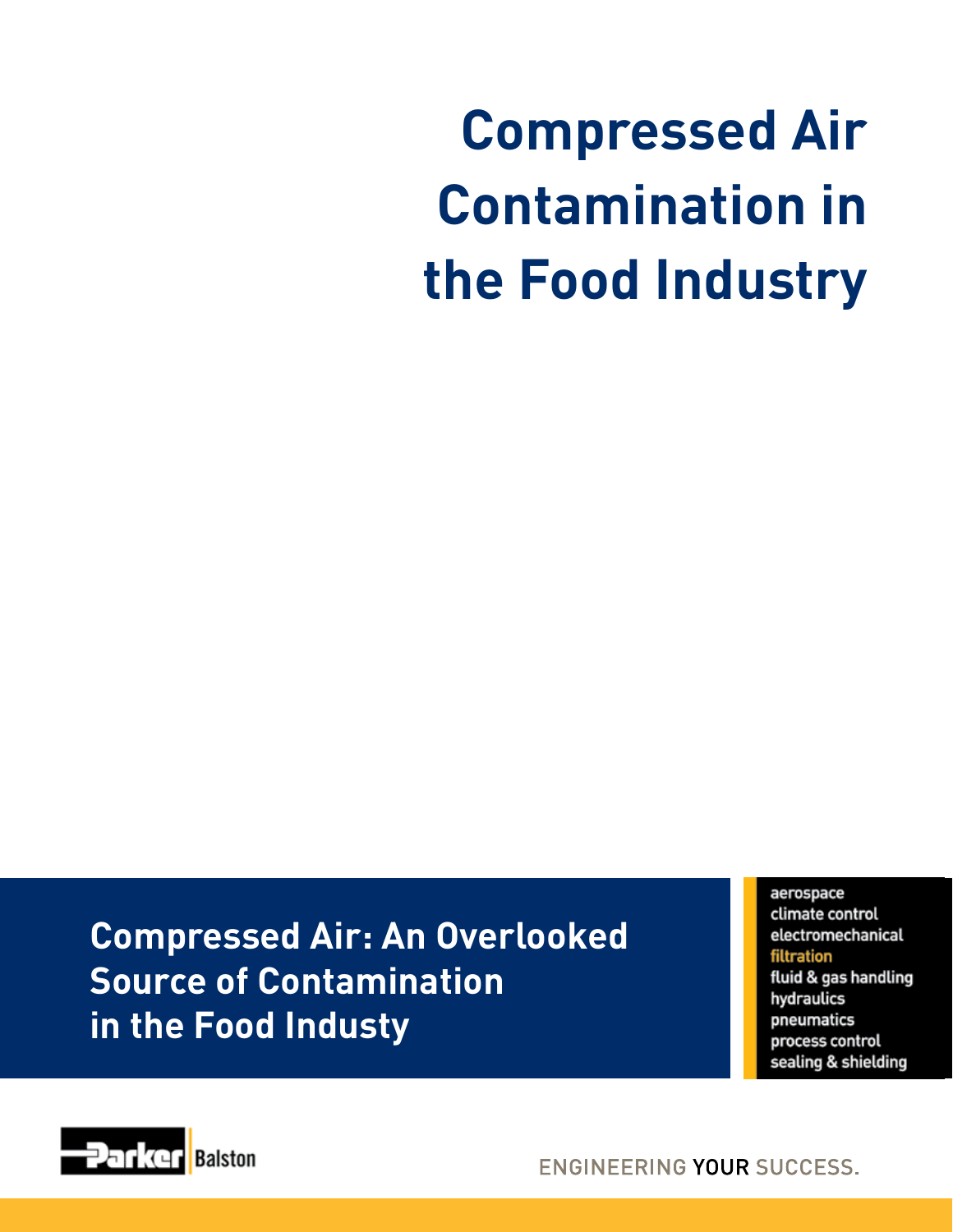## **Compressed Air Contamination in the Food Industry**

## **Compressed Air: An Overlooked Source of Contamination in the Food Industry**

Allan Fish, Parker Hannifin Corporation Peter Froehlich, Peak Media

Compressed air is used in a broad range of applications in the food processing industry such as mixing of ingredients, cutting, sparging, drying of product, transporting/ propelling product through processing systems and packaging of final product. In many of these applications, compressed air is in direct contact or indirect contact with food product and the impurities in the compressed air may contaminate the food product which can result in change of color and taste, reduced shelf life, in addition to exposure to bacteria and other microorganisms can result in product recalls.

Compressed air, which is generated on site by pulling in ambient air and compressing it, contains water vapor, particulate matter (atmospheric air typically contains  $140-150$  million dirt particles/m<sup>3</sup>]<sup>1</sup> oil vapor and droplets and microorganisms such as bacteria, viruses, fungi and spores (atmospheric air can contain up to 100 million microorganisms/m3 ) <sup>2</sup> In addition, compressed air will also contain liquid oil, oil aerosols and oil vapor which leak in

through worn seals, orifices and o-rings within the compressor. Since the compression process raises the temperature of the air, the air is then cooled before use, which condenses water vapor into water aerosols and droplets. Water in the compressed air can produce rust and corrosion in the piping which flakes off and is carried downstream, potentially contaminating the food product. In addition, water condensate and warm compressed air provides the ideal environment for microbiological growth, growth of bacteria, spores and mold.

More and more food processors employ the principles of HAACP (Hazard Analysis and Critical Control Point) and a risk analysis, ISO 8573.1, FDA and other government regulations to ensure that the production areas and personnel are maintained at an acceptable level with regards to food safety/quality and sanitation. However, in most facilities, compressed air is considered a utility that is as clean as the facility's ambient air, however, it is not. More importantly, the filtration systems that are employed are designed to protect process equipment from large slugs of water, oil, rust and pipe scale with a nominal rating of 25 to 40 micron and are not capable of removing submicron contaminates such as bacteria and other micro-organisms.

If, the HACCP analysis – risk analysis, is pursued in detail, every location in which compressed air is used, would be correctly identified as CCP or critical control point. This is true whether it comes in direct contact or indirect contact with the food product. Unfortunately, there are no standards or laws that exist that define a minimum acceptable level of "cleanliness" (filtration specification) when compressed air is used in the manufacturing of food. As a result, most companies devise their own internal compressed air quality "standard" or "specification". The most common standard that is used is the ISO8573.1-2010 in conjunction with section 6 of The Code of Practice that was co-jointly developed by the British Compressed Air Society (BCAS)<sup>3</sup> and the British Retail Consortium (BRC)4

Section 6 of this Code defines 3 separate categories of compressed air as used in the food industry.

- Direct contact with food
- Indirect contact with food or Noncontact, high risk
- Non-contact no risk

The ISO specification for compressed air, ISO8573.1-2010 is presented below.

| ISO8573-1:2010<br><b>CLASS</b> | <b>Solid Particulate</b>                                                       |                  |                |                                           | <b>Water</b>                                  |                  | Oil                                         |
|--------------------------------|--------------------------------------------------------------------------------|------------------|----------------|-------------------------------------------|-----------------------------------------------|------------------|---------------------------------------------|
|                                | Maximum number of particles per m <sup>3</sup>                                 |                  |                | <b>Mass</b>                               | <b>Vapor Pressure</b>                         | <b>Liquid</b>    | <b>Total Oil (aerosol liquid and vapor)</b> |
|                                | $0.1 - 0.5$ micron                                                             | $0.5 - 1$ micron | $1 - 5$ micron | <b>Concentration</b><br>mg/m <sup>3</sup> | <b>Dewpoint</b>                               | g/m <sup>3</sup> | mg/m <sup>3</sup>                           |
| $\mathbf{0}$                   | As specified by the equipment user or supplier and more stringent than Class 1 |                  |                |                                           |                                               |                  |                                             |
|                                | $\leq 20,000$                                                                  | $\leq 400$       | $\leq 10$      |                                           | ≤ -100°F (-70°C)                              |                  | 0.01                                        |
| $\overline{2}$                 | $\leq 400,000$                                                                 | $\leq 6,000$     | $\leq 100$     |                                           | $\leq$ -40°F (-40°C)                          |                  | 0.1                                         |
| 3                              |                                                                                | $\leq 90,000$    | $\leq 1,000$   |                                           | $\leq -4$ <sup>o</sup> F (-20 <sup>o</sup> C) |                  |                                             |
| 4                              |                                                                                |                  | $\leq 10,000$  |                                           | ≤ +37.4°F (+3°C)                              |                  | 5                                           |
| 5                              |                                                                                |                  | $\leq 100,000$ |                                           | ≤ +44.6°F (+7°C)                              |                  |                                             |
| 6                              |                                                                                |                  |                | $\leq$ 5                                  | ≤ +50°F (+10°C)                               |                  |                                             |
| 7                              |                                                                                | -                |                | $5 - 10$                                  |                                               | $\leq 0.5$       | ۰                                           |
| 8                              |                                                                                |                  |                |                                           |                                               | $0.5 - 5$        |                                             |
| 9                              |                                                                                |                  |                |                                           |                                               | $5 - 10$         |                                             |
| X                              |                                                                                |                  |                | >10                                       |                                               | >10              | >10                                         |

For direct contact applications, section 6 of The Code recommends a class rating of 1.2.1 For indirect contact applications, a class rating of 1.2.1 is recommended For non-contact, no risk applications, a class rating of 1.4.1 is recommended